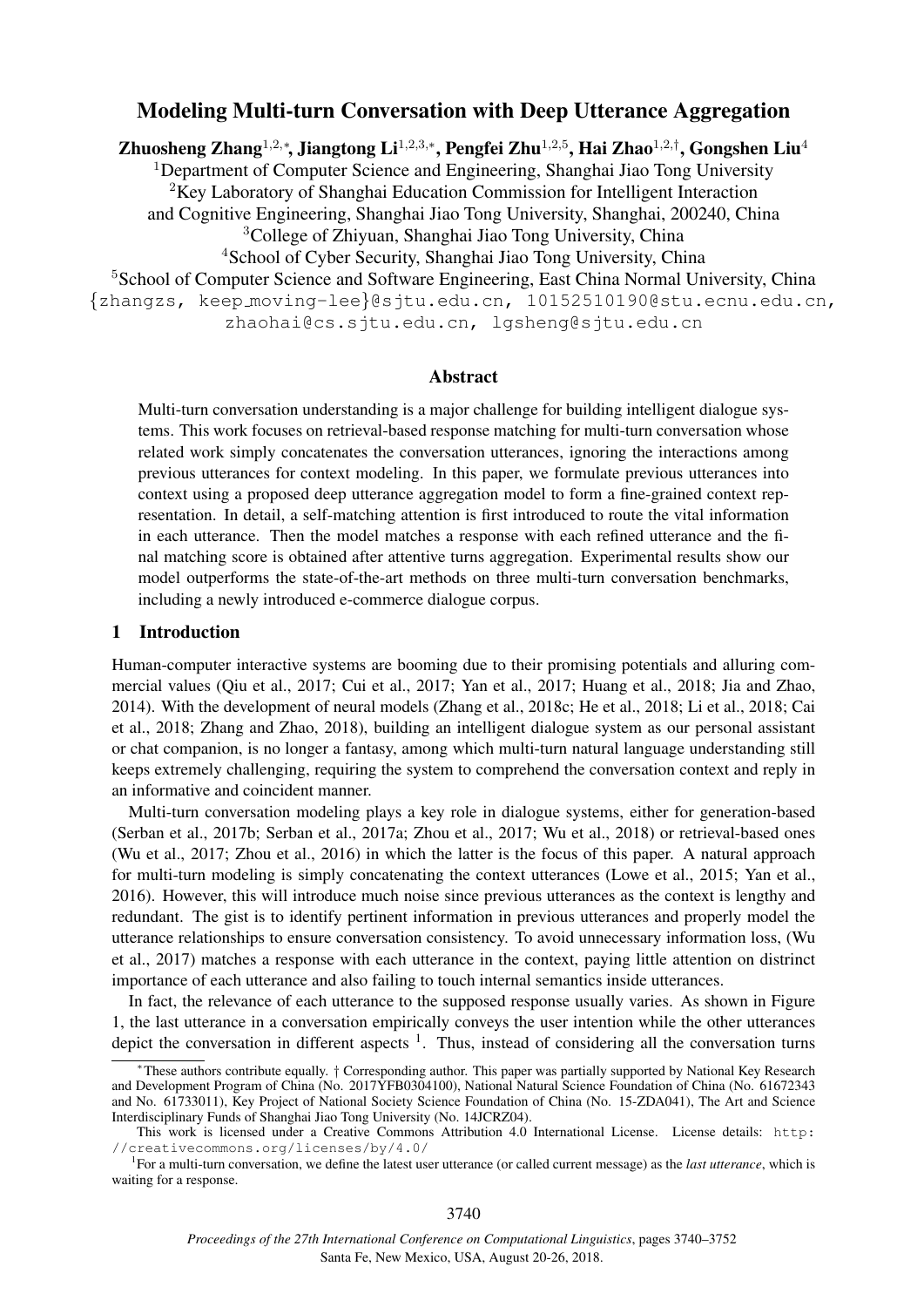

Figure 1: An example of E-commerce Dialogue Corpus.

equally, we have to weigh previous conversations in a more sophisticated way. With a turns-aware aggregation design, our model alleviates the drawback of previous work.

In addition, words in an utterance also hold different importance to the whole utterance representation. Our solution is to employ attention-based recurrent networks on each utterance against utterance itself, aggregating the vital pieces of the contextual utterances.

Finally, in conjunction with this paper, we release an E-commerce Dialogue Corpus (ECD) to facilitate the related studies. To our best knowledge, this is the first public e-commerce dataset for dialogue system development that is extracted from real human conversations. Different from previous datasets that only focus on a single type of dialogue like chitchat, this dataset is more comprehensive due to diverse types of conversations (e.g. *commodity consultation, logistics express, recommendation, negotiation* and *chitchat*) concerning various commodities. Our improved retrieval-based multi-turn dialogue response matching model is evaluated on three benchmark datasets, including our newly released one, giving state-of-the-art performance.

The rest of this paper is organized as follows. The next section reviews related work. Our proposed model is introduced in Section 3, then the experiments and analysis are reported in Section 4, followed by the conclusion in Section 5.

# 2 Related Work

With the impressive success of various referential natural language processing studies (Zhang et al., 2016; Cai and Zhao, 2017; Zhang et al., 2018d; Qin et al., 2017; Zhang et al., 2018b; Bai and Zhao, 2018), developing an intelligent dialogue system becomes realizable, which means training machines to converse with human in natural languages (Williams et al., 2017; He et al., 2017; Dhingra et al., 2017; Zhang et al., 2018a). Towards this end, a number of data-driven dialogue systems are designed (Lowe et al., 2015; Wu et al., 2017; Wen et al., 2017; Mei et al., 2017; Young et al., 2018; Lipton et al., 2018), in which modeling multi-turn conversation has drawn more and more attention. To acquire a contextual response, previous utterances are taken as input. Lowe et al. (2015) concatenated all previous utterances and last utterance as the context representation and then computed the matching degree score based on the context representation to encode candidate response. Yan et al. (2016) selected the previous utterances in different strategies and combined them with last utterance to form a reformulated context. Zhou et al. (2016) performed context-response matching with a multi-view model on both word level and utterance level. Wu et al. (2017) improved the leveraging of utterances relationship and contextual information by matching a response with each utterance in the context based on a convolutional neural network.

Different from previous studies, our model for the first time discriminates the importance of previous conversations and also accumulates substantial parts from each utterance according to each word in the utterance itself in a multi-turn scenario.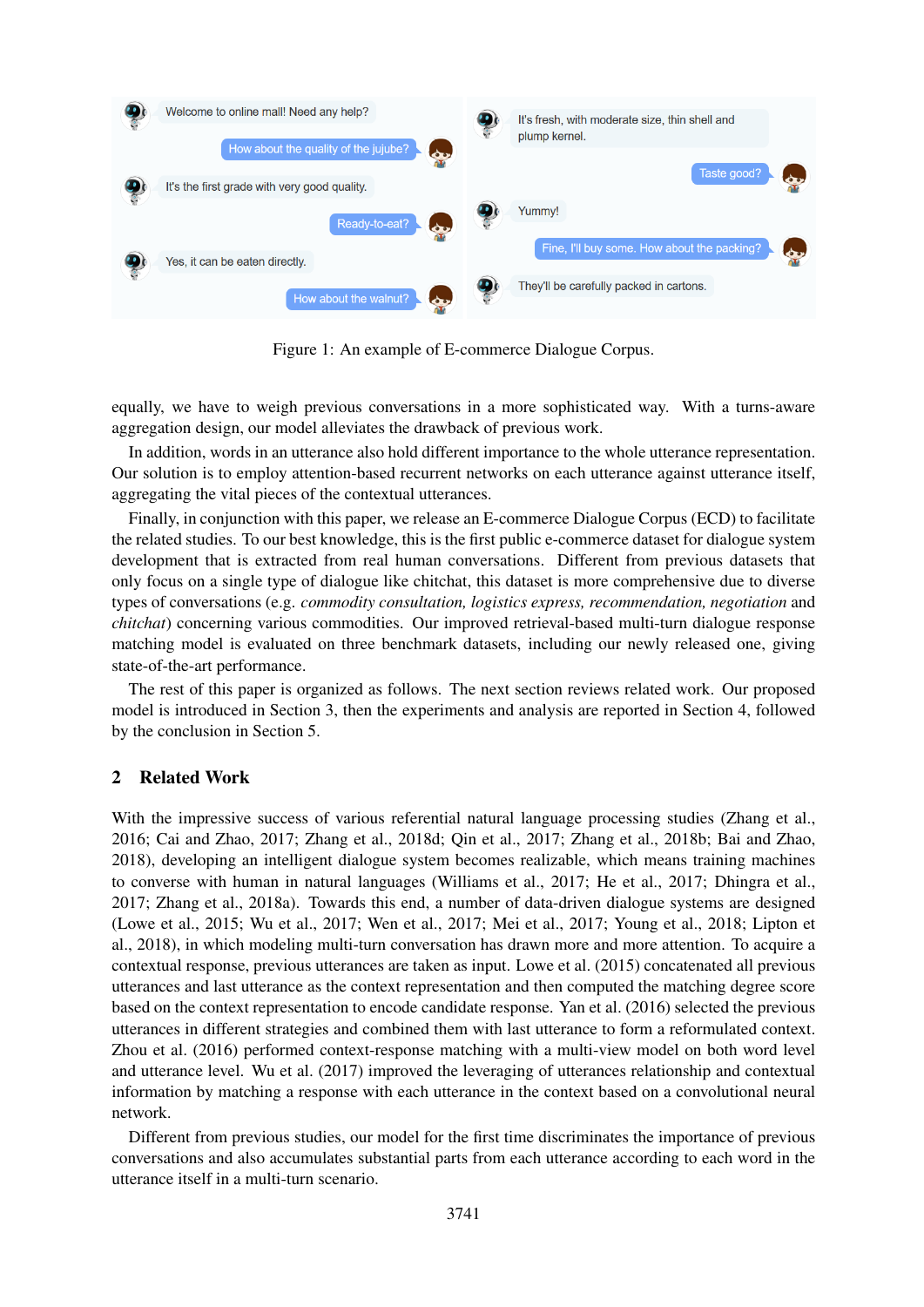

Figure 2: Structure overview of the proposed dialogue system.

## 3 Deep Utterance Aggregating Strategy

Each conversation in the concerned multi-turn response retrieval task can be described as a triple <  $C, R, Y > C = \{U_1, ..., U_t\}$  is the conversation context where  $\{U_k\}$  denotes the k-th utterance. R is a response of the conversation and Y belongs to  $\{0, 1\}$ , where  $Y_i = 1$  means the response is proper, otherwise  $Y_i = 0$ . The aim is to build a discriminator  $\mathcal{F}(\cdot, \cdot)$  on  $\lt C, R, Y >$ . For each context-response pair  $\{C, R\}$ ,  $\mathcal{F}(C, R)$  measures the matching score of the pair.

In this section, we will introduce our Deep Utterance Aggregation (DUA) model for the multi-turn conversation task. Figure 2 shows the architecture. DUA formulizes utterances into the context and mines the key information from utterances and response. Then DUA conducts semantic matching between each utterance and the response candidate to obtain a matching score. Specifically, there are five modules within DUA. Each utterance or response is fed to the first module to form an utterance or response embedding. The second module combines the last utterance with the preceding utterances. Then, the third module filters the redundant information and mines the salient feature within the utterances and response. The fourth module matches the response and each utterance at both word and utterance levels to feed a Convolutional Neural Network (CNN) for encoding into matching vectors. In the last module, the matching vectors are delivered to a gated recurrent unit (GRU) (Cho et al., 2014) in chronological order of the utterances in the context and the final matching score of  $\{U, R\}$  is obtained.

DUA is superior to existing models in the following ways. First, the last utterance which is the most important in dialogue is especially fused within preceding utterances, thus the key guideline information from the last utterance can be handled in a more semantically pertinent way. Second, in each utterance, the salient information can be highlighted and those redundant pieces will be neglected to some extent, both of which can effectively guide the later response matching. Third, after attentive turns aggregation, the connections in the conversation are accumulated again to calculate the matching scores.

#### 3.1 Utterance Representation

To use deep neural networks, symbolic data needs to be transformed into distributed representations, namely, word embedding (Bengio et al., 2003; Mikolov et al., 2013). Given a context-response pair,  $\{C, R\}$  whose context are split into utterances,  $C = \{U_1, ..., U_t\}$ , a lookup table is used to map each word into a low-dimensional vector. Let  $n_u$  and  $n_r$  denote the length of the k-th utterance and response,  $U_k$  and R can be represented as  $U_k = [u_1, ..., u_{n_u}]$  and  $R = [r_1, ..., r_{n_r}]$ , where  $u_i, r_i$  are the *i*-th word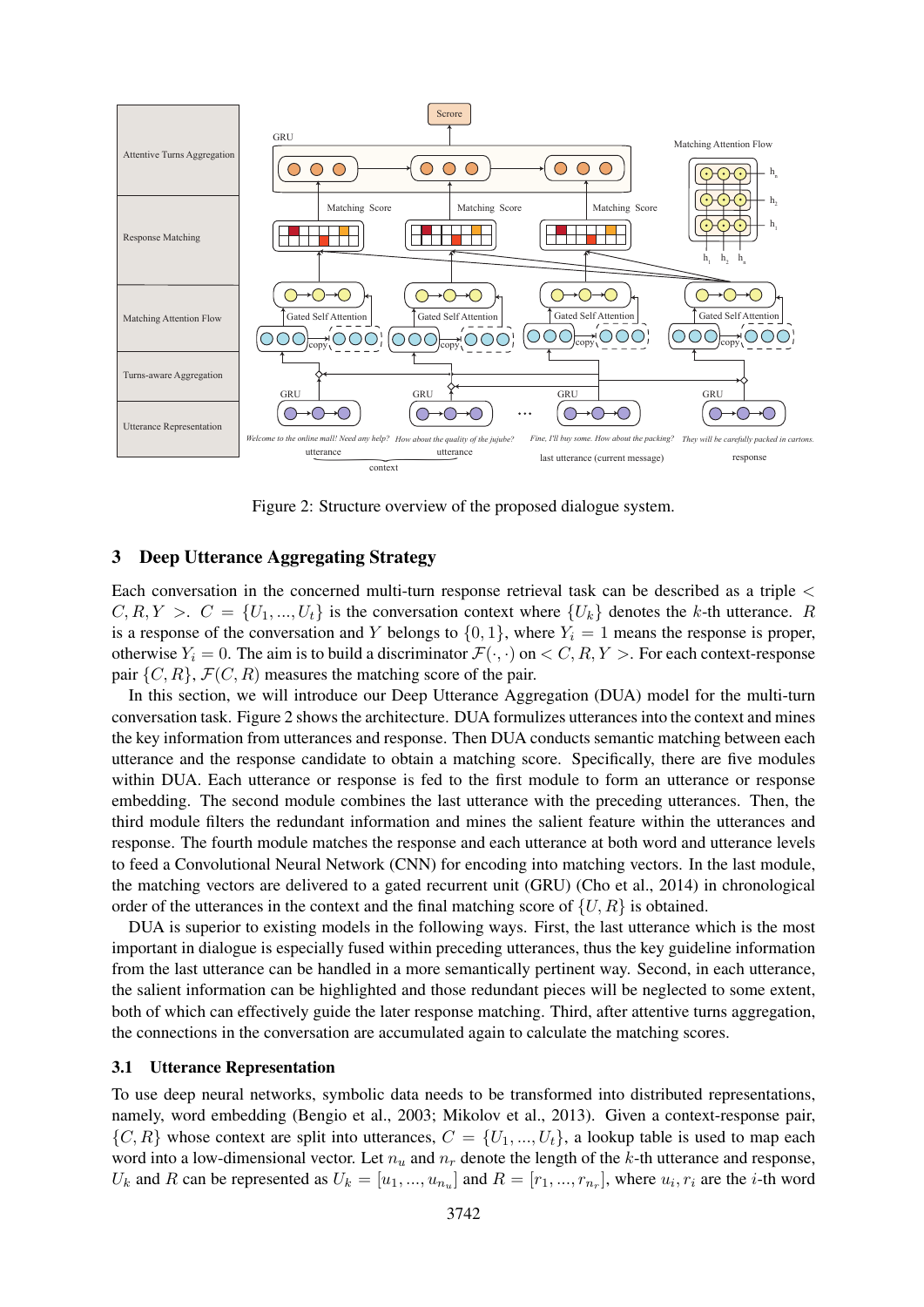in the utterance and response respectively.

To encode each utterance and response, we employ a GRU to propagate information along the word sequence of  $U_k$  and R. Suppose  $H_k = [h_1, ..., h_n]$  is the hidden states of the input sequence, the structure of GRU is described as follows.

$$
z_i = \sigma(W_z u_i + V_z h_{i-1})
$$
  
\n
$$
r_i = \sigma(W_r u_i + V_r h_{i-1})
$$
  
\n
$$
\tilde{h}_i = \tanh(W_h u_i + V_h (r_i \odot h_{i-1}))
$$
  
\n
$$
h_i = z_i \odot \tilde{h}_i + (1 - z_i) \odot h_{i-1}
$$
\n(1)

where  $\sigma(\cdot)$  is the sigmoid function,  $z_i$  and  $r_i$  are the update and reset gates respectively,  $\odot$  denotes the element-wise multiplication, and  $W_z, W_r, W_h, V_z, V_r, V_h$  are parameters. We fed each utterance and response sequence to the GRUs and obtain the utterance representation  $S_k$  and response representation  $S_r$ , respectively.

#### 3.2 Turns-aware Aggregation

Encoding the utterance sequence and response in the above way, there comes a drawback that all the utterances in the conversation are fairly dealt with, which fails to mine the connections between the last utterance and the rest preceding utterances. Thus, a first-stage turns-aware aggregation mechanism is proposed to address this problem.

Let  $S = [S_1, ..., S_t, S_r]$  denote the representation of the utterances and response. Suppose  $F =$  $[F_1, ..., F_t, F_r]$  is the fusion of each  $S_j \in S$  with the last utterance  $S_t$ , for each  $\forall j \in \{1, ..., r\}$ ,  $F_j \in F$ , we define the fusion of the utterance as

$$
F_j = S_j \diamond S_t \tag{2}
$$

where  $\diamond$  denotes the aggregation operation. In this work, we adopt a simple concatenation strategy<sup>2</sup>. So far, the turns-aware representation  $F$  is obtained via aggregation.

#### 3.3 Matching Attention Flow

After turns-aware aggregation, the representations of the preceding utterances and response have been refined by the last utterance. However, the sequences are quite lengthy and redundant, which makes it hard to distill the pivotal information. In order to address this problem, we adopt a self-matching attention mechanism to directly match the fused representation against itself, which is similar as that adopted in (Wang et al., 2017). It dynamically collects information from the input sequence and filters the redundant information. Suppose  $\hat{F} = [f_1, ..., f_n] \in F$  is the input and  $P = [p_1, ..., p_n]$  is the output of the self-matching attention on response, then  $\forall t, p_t \in P$  is defined as

$$
p_t = GRU(p_{t-1}, [f_t, c_t])
$$
\n
$$
(3)
$$

where  $GRU(\cdot, \cdot)$  denotes the same calculation as  $(2), [\cdot, \cdot]$  is the concatenation of two vectors and  $c_t =$  $att(\hat{F}, f_t)$  is the result of the self-matching attention.  $\forall t, f_t \in \hat{F}$ ,  $c_t$  is defined as

$$
s_j^t = v^T \tanh(W_v f_j + W_{\tilde{v}} f_t + b_r)
$$
  
\n
$$
a_i^t = \exp(s_i^t) / \sum_{j=1}^n \exp(s_j^t)
$$
  
\n
$$
c_t = \sum_{i=1}^n a_i^t f_i
$$
\n(4)

<sup>2</sup>We empirically investigated *concatenation*, *element-wise summation*, *element-wise multiplication* in this work and concatenation strategy shows the best performance.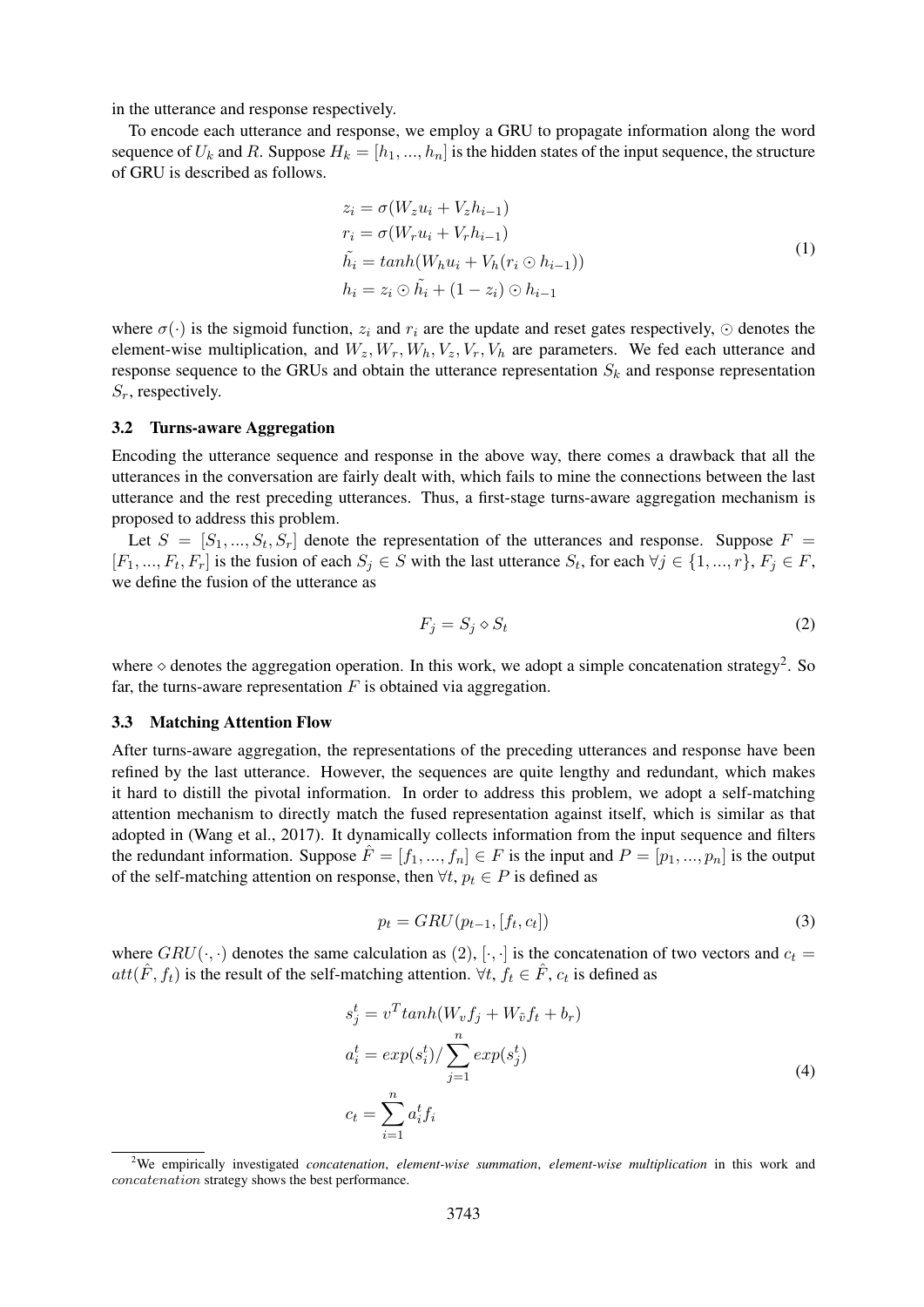where  $W_r$ ,  $W_{\tilde{v}}$ ,  $b_r$  are the parameters and  $v^T$  is a context matrix which is randomly initialized and jointly trained.

Self-matching attention pinpoints important parts from the utterance according to the current word and the whole utterance representation through fusing each previous utterance and the last utterance.

#### 3.4 Response Matching

Following (Wu et al., 2017), we use word-level and utterance-level representations to build two matching matrices and employ CNN to obtain salient matching information from the matrices. Suppose we have matching matrices  $M_1$  and  $M_2$  in word-level and utterance-level for each utterance-response pair. Then,  $\forall k, U_k \in U$  and  $\forall (i, j)$ , the  $(i, j)$ -th element of  $M_1$  and  $M_2$  is defined respectively

$$
e_{1,i,j} = u_i^T r_j \tag{5}
$$

$$
e_{2,i,j} = P_{u_i}^T A P_{r_j} \tag{6}
$$

where  $P_{u_i}$  and  $P_{r_j}$  denote the outputs of the utterance and response after *Matching Attention Flow* respectively.  $A \in \mathbb{R}^{c \times c}$  is a linear transforming matrix.

A convolutional operation followed by a max-pooling operation will be applied to  $M_1$  and  $M_2$  for each utterance. The convolutional layer is used to extract and combine local features from adjacent words and the following max-pooling layer forms the representations for the current word. For the convolutional operation, a group of filter matrices K with variable sizes l∗l and bias b are utilized. The filter transforms the word matrices  $M_1$  and  $M_2$  to another two matrices  $M_{1c}$  and  $M_{2c}$ .  $\forall i \; k \in (1, 2)$ , the transformed matrices  $M_{kc}$  is define as:

$$
M_{kc,[i][j]} = ReLU(\sum_{i}^{i+l-1} \sum_{j}^{j+l-1} K \cdot M_{k,[i:i+l-1][j:j+l-1]} + b)
$$
\n(7)

where i and j index the row i-th and column j-th element, respectively. Next, a max-pooling operation is adopted and the representation  $m_p$  for p-th utterance in a conversation is obtained through flattening and concatenating the two matrices after pooling as follows:

$$
\hat{m}_{k,[i][j]} = \max(M_{kc,[i:i+l-1][j:j+l-1]})\tag{8}
$$

$$
m_p = [flatten(\hat{m}_1) \oplus flatten(\hat{m}_2)] \tag{9}
$$

where  $flatten()$  is the flatten operation and  $\oplus$  is the concatenation operation.

## 3.5 Attentive Turns Aggregation

To aggregate the matching information of the attentive turns in the last stage, The outputs of CNN,  $M = [m_1, ..., m_n]$  are fed to GRU to obtain  $H_m = [h_{m_1}, ..., h_{m_n}]$ .  $\forall i, h_{m,i} \in H_m$  is defined as

$$
h_{m,i} = GRU(h_{m_{i-1}}, m_i) \tag{10}
$$

where  $GRU(\cdot, \cdot)$  denotes the same calculation and parameterization as Eq.(2). Suppose  $v_f = L(H_m)$  is the attention operation which is defined as:

$$
t_i = v^T \tanh(W_t P_{u_i} + V_t h_{m_i} + b)
$$
  
\n
$$
\alpha_i = \exp(t_i) / \sum_{j=1}^n \exp(t_j)
$$
  
\n
$$
L(H_m) = \sum_{i=1}^n \alpha_i h_{m_i}
$$
\n(11)

where  $W_t$ ,  $V_t$  and b are parameters. With  $v_f$ , we define  $\mathcal{F}(U, R)$  as:

$$
\mathcal{F}(U,R) = softmax(W_s v_f) \tag{12}
$$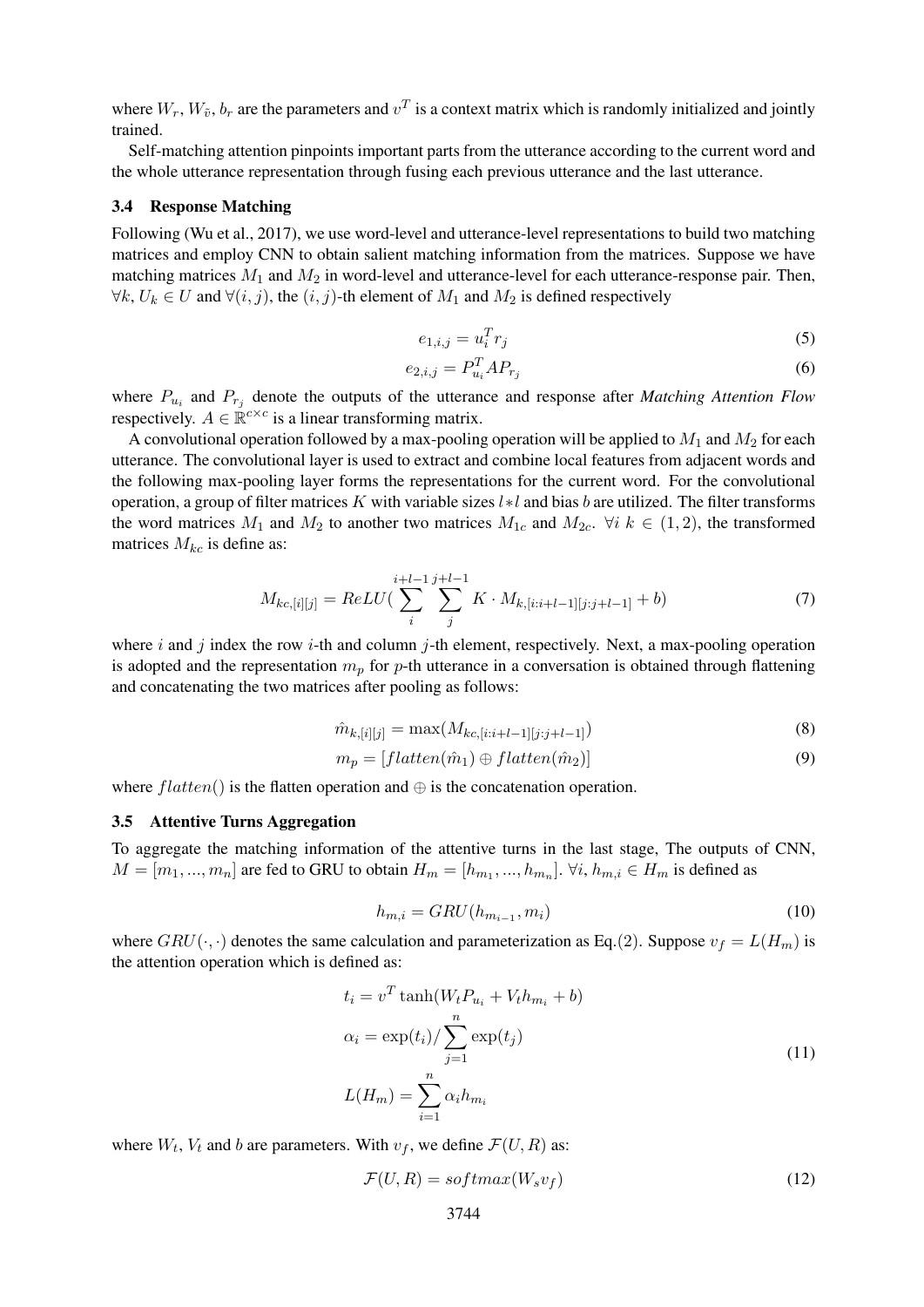|                                                               | <b>Ubuntu</b> |       |             | Douban |       |      | <b>ECD</b> |       |      |
|---------------------------------------------------------------|---------------|-------|-------------|--------|-------|------|------------|-------|------|
|                                                               | Train         | Valid | <b>Test</b> | Train  | Valid | Test | Train      | Valid | Test |
| # context-response pairs                                      | 1M            | 500K  | 500K        | 1M     | 50K   | 10K  | 1 M        | 10K   | 10K  |
| # candidates per context                                      | 2             | 10    | 10          | 2      | 2     | 10   |            |       | 10   |
| Avg # turns per context $10.13$ 10.11 10.11                   |               |       |             | 6.69   | 6.75  | 6.45 | 5.51       | 5.48  | 5.64 |
| Avg # words per utterance 11.35 11.34 11.37 18.56 18.50 20.74 |               |       |             |        |       |      | 7.02       | 6.99  | 7.11 |

Table 1: Data statistics template for latter use.

where  $W_s$  is the parameter. During the training phase, model parameters are updated according to a cross-entropy loss.

Note that *Turns-aware Aggregation* and *Attentive Turns Aggregation* can be seen as two stages of interaction across the utterances (we call all these two process as "*Context Fusion*" henceforth). Specifically, the former is simply a combination after the *Utterance Representation* for richer turns-aware information while the latter is to aggregate matching states of previous turns after attention learning against each utterance itself and the response.

# 4 Experiment

## 4.1 Dataset

We evaluate our model on three multi-turn conversation datasets, the Ubuntu Dialogue Corpus (Ubuntu) (Lowe et al., 2015), the Douban Conversation Corpus (Douban) (Wu et al., 2017) and our released Ecommerce Dialogue Corpus (ECD)<sup>3</sup>. Data statistics are in Table 1.

Ubuntu Dialogue Corpus *Ubuntu Dialogue Corpus* consists of multi-turn human-computer conversations constructed from Ubuntu IRC chat logs. The training set contains 1 million label-context-response triples where the original context and corresponding response are labeled as positive and negative response are selected randomly on the dataset. On both validation and test sets, each context contains one positive response and 9 negative responses.

Douban Conversation Corpus *Douban conversation corpus* is an open domain dataset constructed from Douban group which is a popular social networking service in China. Response candidates on the test set are collected by a standard search engine *Apache Lucene*<sup>4</sup>, other than negative sampling without human judgment on Ubuntu Dialogue Corpus. That is, the last turn of each Douban dialogue with additional keywords extracted from the context on the test set is used as query to retrieve 10 response candidates from the Lucene index set.

E-commerce Dialogue Corpus In this part, we will introduce our E-commerce Dialogue Corpus. Though previously described public datasets have served in solid studies, there is no comprehensive e-commerce dataset available for research. We collect real-world conversations between customers and customer service staff from our E-commerce partners in Taobao<sup>5</sup>, which is the largest e-commerce platform in China <sup>6</sup>. It contains over 5 types of conversations (e.g. commodity consultation, logistics express, recommendation, negotiation and chitchat) based on over 20 commodities. As word segmentation treatment is the primary step in Chinese language processing tasks (Zhao et al., 2017; Cai et al., 2017; Cai and Zhao, 2016), we adopt *BaseSeg* (Zhao et al., 2006) to tokenize the texts. For a discriminative learning, we add negative responses by ranking the response corpus based on the last utterance along with the top-5 key words in the context using *Apache Lucene*. The ratio of the positive and the negative is 1:1 in training and validation, and 1:9 in testing.

 $3$ Our released dataset along with source code can be accessed via https://github.com/cooelf/ DeepUtteranceAggregation.

<sup>4</sup>http://lucene.apache.org/

<sup>5</sup>https://www.taobao.com

<sup>6</sup>All the data have been carefully desensitized and anonymized with the consent of our partners and avoid privacy issues.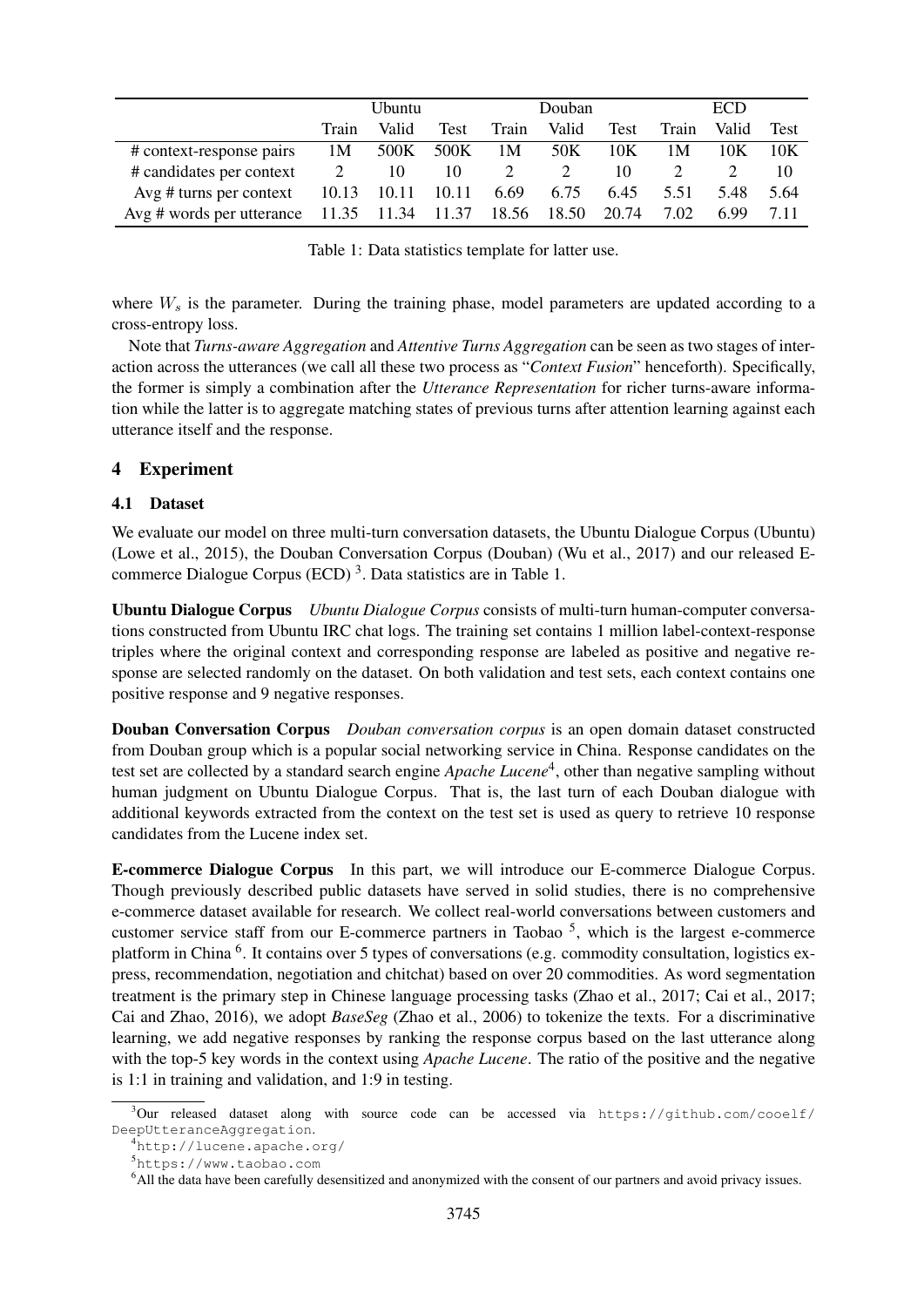| Model                  | <b>Ubuntu Dialogue Corpus</b> |             |             | Douban Conversation Corpus |            |       |                                     |             |             |
|------------------------|-------------------------------|-------------|-------------|----------------------------|------------|-------|-------------------------------------|-------------|-------------|
|                        | $R_{10}$ <sup>(e)</sup> 1     | $R_{10}$ @2 | $R_{10}$ @5 | <b>MAP</b>                 | <b>MRR</b> | P@1   | $R_{10}$ <sup><math>@1</math></sup> | $R_{10}$ @2 | $R_{10}$ @5 |
| TF-IDF                 | 0.410                         | 0.545       | 0.708       | 0.331                      | 0.359      | 0.180 | 0.096                               | 0.172       | 0.405       |
| <b>RNN</b>             | 0.403                         | 0.547       | 0.819       | 0.390                      | 0.422      | 0.208 | 0.118                               | 0.223       | 0.589       |
| <b>CNN</b>             | 0.549                         | 0.684       | 0.896       | 0.417                      | 0.440      | 0.226 | 0.121                               | 0.252       | 0.647       |
| <b>LSTM</b>            | 0.638                         | 0.784       | 0.949       | 0.485                      | 0.537      | 0.320 | 0.187                               | 0.343       | 0.720       |
| <b>BiLSTM</b>          | 0.630                         | 0.780       | 0.944       | 0.479                      | 0.514      | 0.313 | 0.184                               | 0.330       | 0.716       |
| Multi-View             | 0.662                         | 0.801       | 0.951       | 0.505                      | 0.543      | 0.342 | 0.202                               | 0.350       | 0.729       |
| DL2R                   | 0.626                         | 0.783       | 0.944       | 0.488                      | 0.527      | 0.330 | 0.193                               | 0.342       | 0.705       |
| MV-LSTM                | 0.653                         | 0.804       | 0.946       | 0.498                      | 0.538      | 0.348 | 0.202                               | 0.351       | 0.710       |
| Match-LSTM             | 0.653                         | 0.799       | 0.944       | 0.500                      | 0.537      | 0.345 | 0.202                               | 0.348       | 0.720       |
| Attentive-LSTM         | 0.633                         | 0.789       | 0.943       | 0.495                      | 0.523      | 0.331 | 0.192                               | 0.328       | 0.718       |
| Multi-Channel          | 0.656                         | 0.809       | 0.942       | 0.506                      | 0.543      | 0.349 | 0.203                               | 0.351       | 0.709       |
| Multi-Channel $_{exp}$ | 0.368                         | 0.497       | 0.745       | 0.476                      | 0.515      | 0.317 | 0.179                               | 0.335       | 0.691       |
| <b>SMN</b>             | 0.726                         | 0.847       | 0.961       | 0.529                      | 0.569      | 0.397 | 0.233                               | 0.396       | 0.724       |
| <b>DUA</b>             | 0.752                         | 0.868       | 0.962       | 0.551                      | 0.599      | 0.421 | 0.243                               | 0.421       | 0.780       |

Table 2: Comparison of different models on Ubuntu Dialogue Corpus and Douban Conversation Corpus. All the results except ours are from (Wu et al., 2017).

# 4.2 Settings

Our evaluation is based on the following information retrieval metrics: Mean Average Precision (MAP), Mean Reciprocal Rank (MRR), Precision at 1 (P@1) and Recall at position k in n candidates ( $Rn@k$ ) , which are widely used for relevance evaluation (Wu et al., 2017; Lowe et al., 2015). For the sake of computational efficiency, the maximum number of utterances is specialized as 10 and each utterance contains at most 50 words. We apply truncating and zero-padding when necessary. Word embedding is trained by Word2Vector (Mikolov et al., 2013) on the training data and the dimension is 200. Our model is implemented using the Theano<sup>7</sup>. We use stochastic gradient descent with ADAM (Kingma and Ba, 2014) updates for optimization. The batch size is 200 and the initial learning rate is 0.001. The window size of convolution and pooling is (3, 3) and the number of hidden units for the character GRU is set to 200. All of our models are run on a single GPU (GeForce GTX 1080 Ti). We run all the models up to 5 epochs and select the model that achieves the best result in validation.

Our baselines include:

• Single-turn matching models: Basic models in (Kadlec et al., 2015; Lowe et al., 2015), including TF-IDF, CNN, RNN, LSTM and biLSTM ; We also explore other advanced single-turn matching models, MV-LSTM (Wan et al., 2016), Match-LSTM (Wang and Jiang, 2015), Attentive-LSTM (Tan et al., 2015), Multi-Channels (Wu et al., 2017); These models concatenate the context utterances together to match a response.

• Advanced multi-turn matching models: Multi-view model of (Zhou et al., 2016) that models utterance relationships from word sequence view and utterance sequence view; Deep Learning-to-Respond (DL2R) model of (Yan et al., 2016) which reformulates the last utterance (query) with other utterances in the context via neural model; Sequential Matching Network (SMN) (Wu et al., 2017) that matches a response with each utterance in the context.

The results of baseline models on Ubuntu and Douban are from (Wu et al., 2017). For evaluation on our ECD dataset, we reproduce the models following their same settings.

## 4.3 Experimental Results

Table 2-3 show the results on the three corpora. Our model outperforms all other models greatly in terms of most of the metrics. Single matching models which concatenate the previous utterances, perform much worse than our model, showing the importance of utterance relationships and simply concatenating

<sup>7</sup>https://github.com/Theano/Theano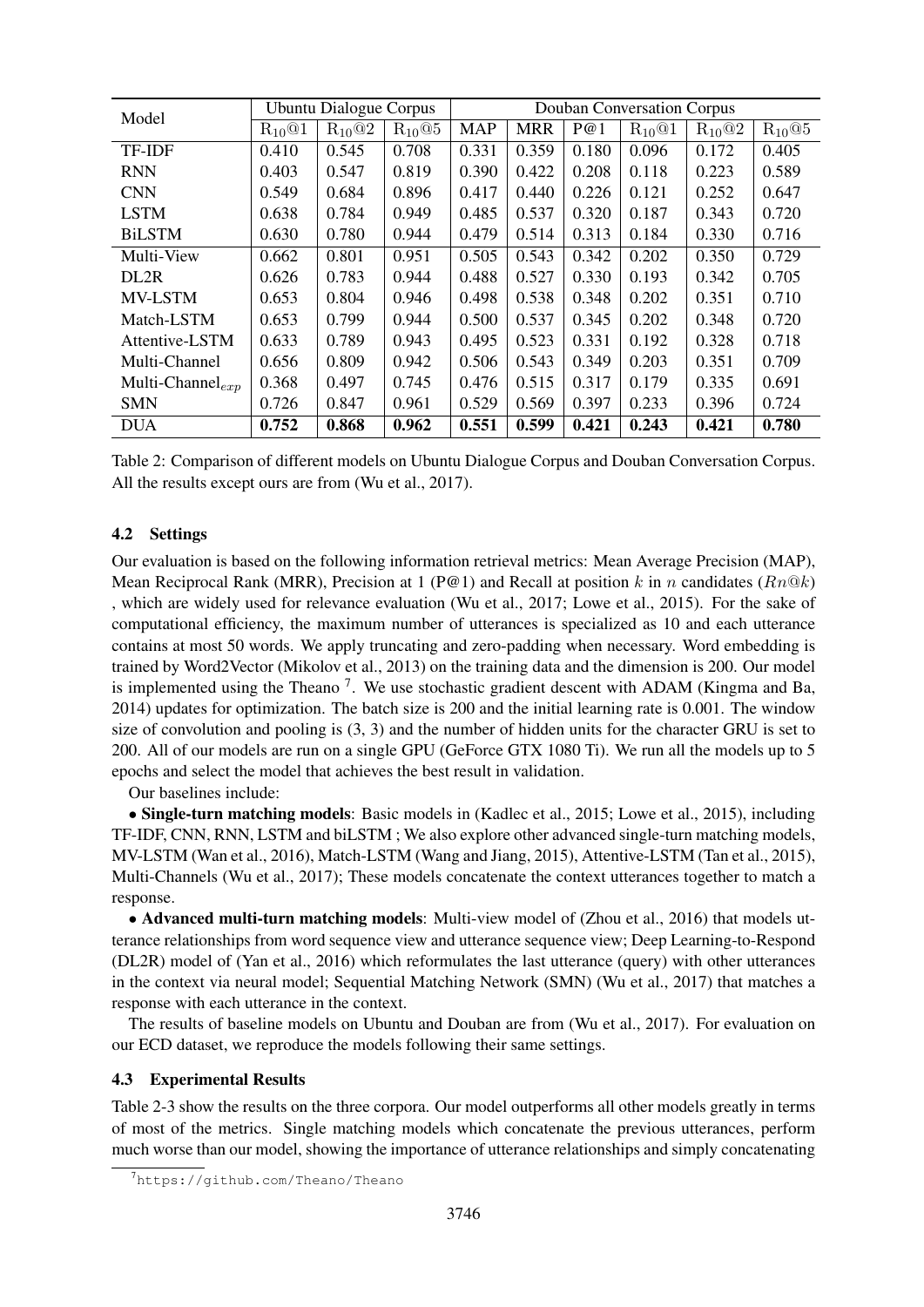| Model                  | $R_{10}$ @1 | $R_{10}$ <sup>@2</sup> | $R_{10}@5$ |
|------------------------|-------------|------------------------|------------|
| <b>TF-IDF</b>          | 0.159       | 0.256                  | 0.477      |
| <b>RNN</b>             | 0.325       | 0.463                  | 0.775      |
| <b>CNN</b>             | 0.328       | 0.515                  | 0.792      |
| <b>LSTM</b>            | 0.365       | 0.536                  | 0.828      |
| <b>BiLSTM</b>          | 0.355       | 0.525                  | 0.825      |
| Multi-View             | 0.421       | 0.601                  | 0.861      |
| DL2R                   | 0.399       | 0.571                  | 0.842      |
| <b>MV-LSTM</b>         | 0.412       | 0.591                  | 0.857      |
| Match-LSTM             | 0.410       | 0.590                  | 0.858      |
| Attentive-LSTM         | 0.401       | 0.581                  | 0.849      |
| Multi-Channel          | 0.422       | 0.609                  | 0.871      |
| Multi-Channel $_{exp}$ | 0.352       | 0.556                  | 0.827      |
| <b>SMN</b>             | 0.453       | 0.654                  | 0.886      |
| DUA                    | 0.501       | 0.700                  | 0.921      |

Table 3: Comparison of different models on E-commerce Dialogue Corpus.

utterances together is not an appropriate solution for multi-turn conversation modeling. Our model also achieves a great improvement  $(4.8\% \ R_{10}@1$  on ECD corpus) over the state-of-the-art multi-turn response matching model, SMN, which matches each utterance and response without turns-aware aggregation and matching attention flow. This comparison indicates the effectiveness of our context composing approach. The advantage on ECD dataset further indicates our model can well imitate the conversations of real customer service instead of merely being good at chitchat.

# 4.4 Discussion

Conversation Type Analysis To evaluate the model performance on different types of conversations, we manually separate our ECD test set into 5 categories.

- Consultation: consultations about commodity's property, usage, packaging, etc.
- Logistics: questions about logistics partners, delivery progress.
- Recommendation: commodity comparisons and recommendations.
- Negotiation: customer complaints and negotiations.
- Chitchat: greetings, non task-oriented conversations and chitchats.

Table 4 shows the statistics and the model results. As we see, the types of chitchat and logistics tend to be easily handled. Recommendations, consultation and negotiations are relatively harder to respond since they often involve with various topics (e.g. the concerned commodities) and intentions, which makes our corpus more challenging than previous chitchat or question answering based corpora.

Visualization To analyze the effectiveness of the attention mechanism of our model, we draw the self-matching distributions after *matching attention flow*. From the validation set of our ECD data, Figure 3 shows the word weights of a momentous utterance (with high weights in the response matching component) and the response respectively. We see the model could accurately distill the linchpin from the utterance, {*Next consumption, reissue, a bag of almond, send you, some nuts, cashback*} and from the response {*too many orders before, really sorry, don't be angry, your gift*}. When a user complained about the missing gift and slow delivery, our model could distinguish the user's intention after self-matching and seek out the suitable response substantially according to the crux of the presented utterance. This shows our model is effective at selecting the vital points after *Matching Attention Flow*, guiding the *Response Matching* layer to collect more relevant pieces.

Ablation Study To have an insight of the effectiveness of each component in DUA, we remove one each time. The steepest reduction (6.9% R<sub>10</sub><sup>@1</sup>) is observed when we remove *Matching Attention Flow* which shows it quite vital to draw the linchpins of each utterance. The performance also drops substan-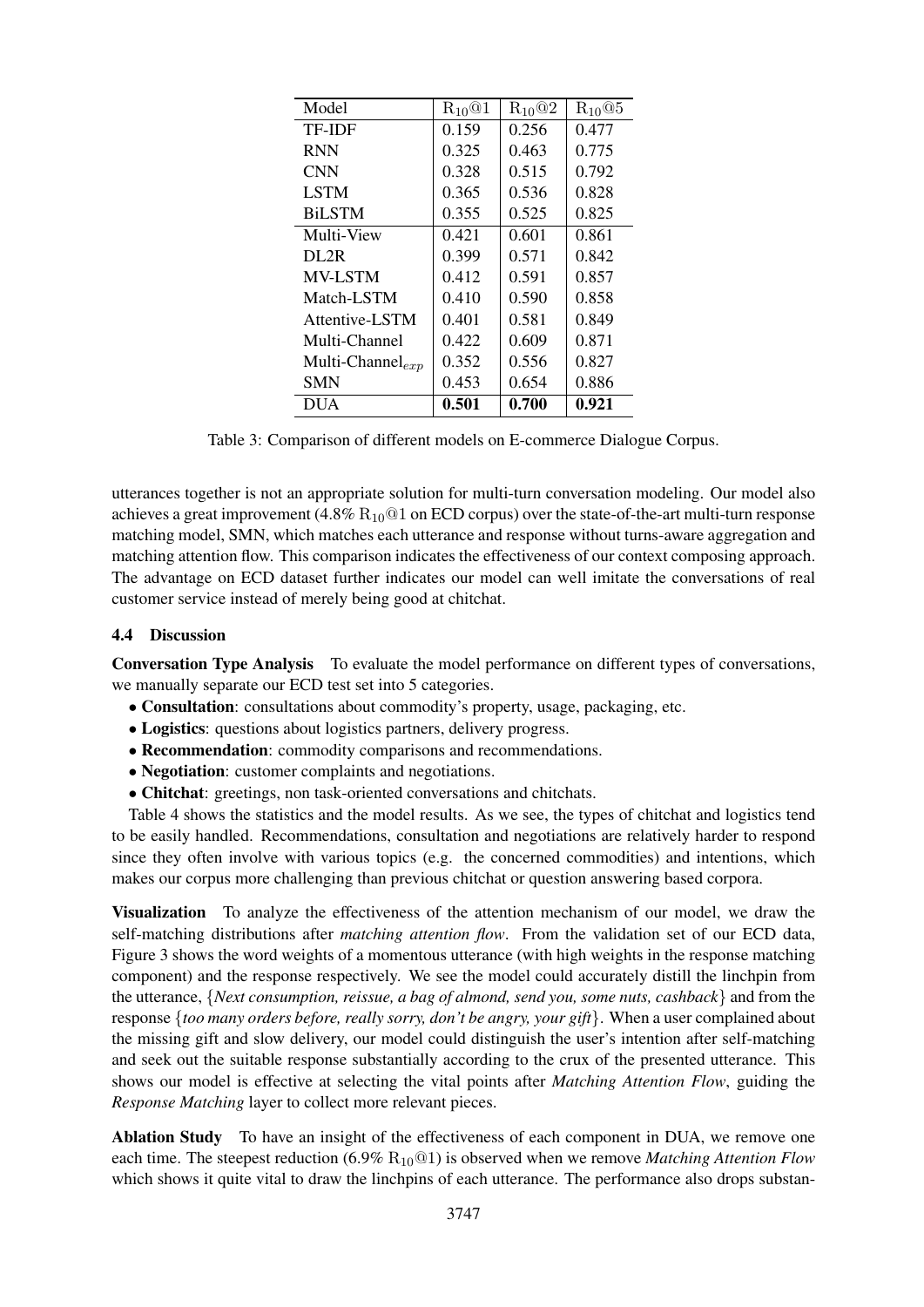

*Last utterance (user): How can you miss my gift! And the delivery is so slow. You are spoiled !!!*

*Highlighted utterance (bot): please wait a moment dear. For compensation, we'll reissue you a bag of almonds at your next consumption. Besides, we will also send you some nuts to taste. If you give us five-star rating and comments, you'll also receive some cashback.*

*Response: Because we had too many orders before, we unfortunately misread your order. We are really sorry for the mistake. Please don't be angry, we will never forget your gift again.*

Figure 3: Pair-wise attention visualization on utterance and response after matching attention flow.

|                          | $R_{10}$ <sup><math>@1</math></sup> | $R_{10}$ @2 | $R_{10}$ @5 |
|--------------------------|-------------------------------------|-------------|-------------|
| Consultation $(36.1\%)$  | 0.474                               | 0.696       | 0.900       |
| Logistics $(7.3\%)$      | 0.510                               | 0.707       | 0.916       |
| Recommendation $(4.4\%)$ | 0.487                               | 0.590       | 0.897       |
| Negotiation (5.9%)       | 0.385                               | 0.462       | 0.846       |
| Chitchat (26.3%)         | 0.573                               | 0.762       | 0.931       |
| Overall $(100\%)$        | 0.501                               | 0.700       | 0.921       |

Table 4: Results on different types of conversations.

tially (4.8% R10@1) when removing *Context Fusion* including the first turns-aware aggregation (firststage aggregation) and replacing the last GRU (last-stage aggregation) for matching accumulation with a multi-layer perceptron. This indicates that utterance relationships are indeed important. Without *Context Fusion* and *Matching Attention Flow* mechanisms, the model performs the worst which verifies our proposed mechanism indeed improves the context representation essentially.

# 4.5 Error Analysis

After carefully analyzing the predicted responses, we find the error cases could be classified into the following categories for later further improvement.

Multiple intentions In E-commerce conversations users extremely likely express various intentions in a single message, which is another big difference from previous multi-turn conversation corpus besides diverse types of conversations among various commodities. For example, {*User: How about the packaging of skin care products. By the way, which delivery company will be responsible for shipping and how long can I receive the goods?*}. This would seriously confuse the model where the given response might be preferential to one or another aspect.

Topic errors Our model retrieves response according to semantic similarity with the context, with no special attention on the conversation topic, such as the currently discussed commodities. In most cases, the concerned commodity would be picked out from the context with high attention weights and guide the model to select responses. However, when the conversation involves several goods, for example, {*User: How about nuts? Bot: Nuts is good. User: Ok then, how about zongzi?*}, the model might give the response about *nuts* instead of *zongzi*. This indicates there exists much potential for improvements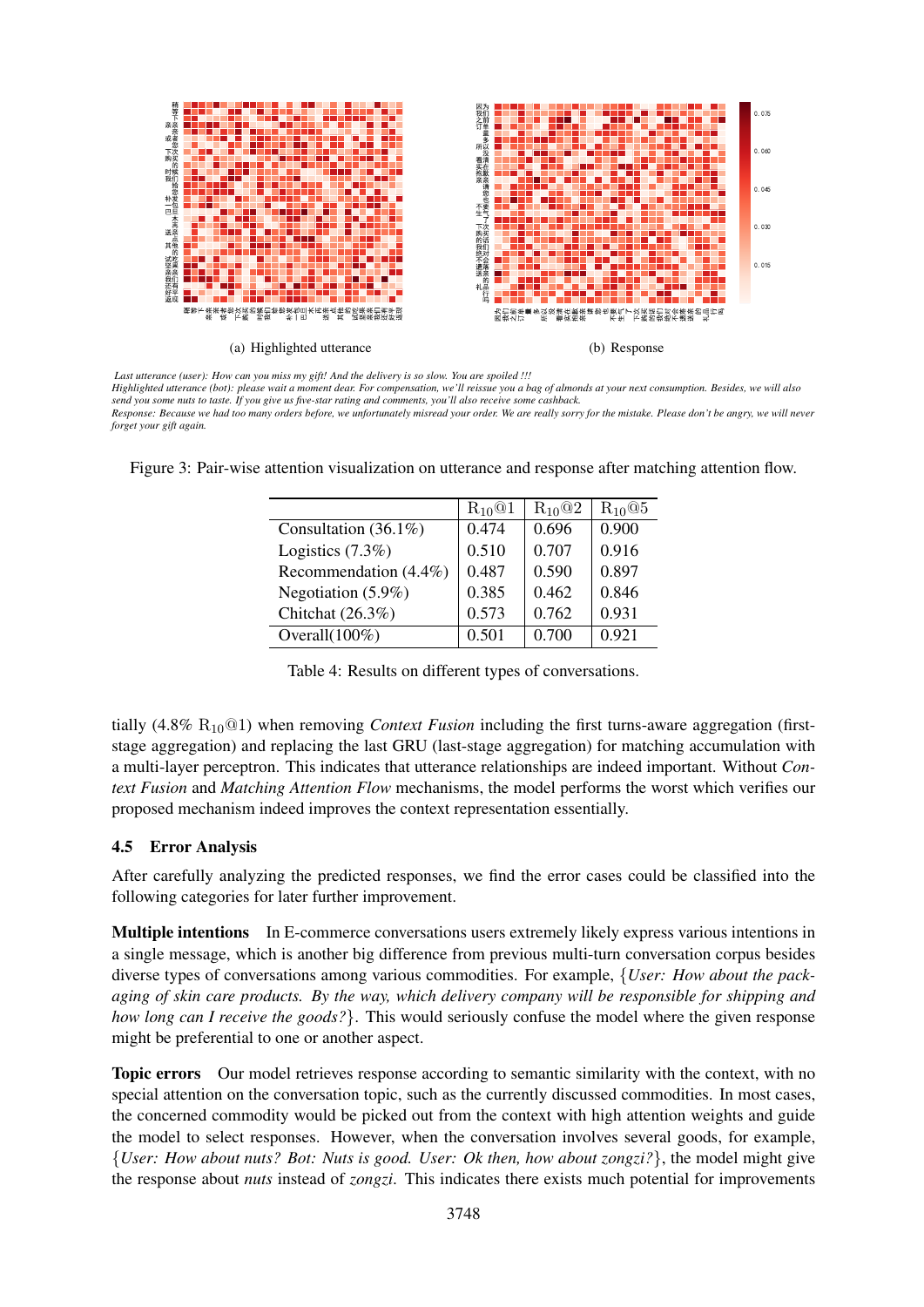|            | $R_{10}$ <sup><math>@1</math></sup> | $R_{10}$ @2 | $R_{10}$ <sup><math>@5</math></sup> |
|------------|-------------------------------------|-------------|-------------------------------------|
| <b>DUA</b> | 0.501                               | 0.700       | 0.921                               |
| $-CF$      | 0.453                               | 0.642       | 0.890                               |
| $-MAF$     | 0.432                               | 0.625       | 0.883                               |
| -CF-MAF    | 0.413                               | 0.613       | 0.867                               |

Table 5: Ablation study on ECD dataset. CF and MAF denote the *Context Fusion* and *Matching Attention Flow*. The bracket means the context fusion approach adopted by the model.

by considering extra topic recognition.

Multiple suitable responses In our ECD dataset, we assume there is only one correct response for each conversation which is the same setting as Ubuntu Dialogue Corpus. However, the model sometimes gives responses having similar meaning with the ground-truth one, but they would be regarded as wrong during evaluation, especially for fairly long conversations. This could make the task rather challenging with the strict restriction of exact match. This might be alleviated by involving expert labeling like (Wu et al., 2017). However, this is quite labour-intensive and subjective. In the future, we would explore more automatic solutions.

# 5 Conclusion

In this paper, we propose a deep utterance aggregation approach to form a fine-grained context representation. We also release the first e-commerce dialogue corpus to research communities. Experiments on three datasets show the model can yield new state-of-the-art results. Various analyses are conducted to evaluate the model and the released dataset. In the future, we may study how to improve modeling of contextual semantics and design a better neural network for multi-turn conversations in terms of various intentions and topics.

# References

- Hongxiao Bai and Hai Zhao. 2018. Deep enhanced representation for implicit discourse relation recognition. In *Proceedings of the 27th International Conference on Computational Linguistics (COLING 2018)*.
- Yoshua Bengio, Rejean Ducharme, Pascal Vincent, and Christian Jauvin. 2003. A neural probabilistic language ´ model. *Journal of machine learning research*, pages 1137–1155.
- Deng Cai and Hai Zhao. 2016. Neural word segmentation learning for Chinese. In *Proceedings of the 54th Annual Meeting of the Association for Computational Linguistics (ACL 2016)*, pages 409–420.
- Deng Cai and Hai Zhao. 2017. *Pair-Aware Neural Sentence Modeling for Implicit Discourse Relation Classification*. IEA/AIE 2017, Part II, LNAI 10351.
- Deng Cai, Hai Zhao, Zhisong Zhang, Yuan Xin, Yongjian Wu, and Feiyue Huang. 2017. Fast and accurate neural word segmentation for Chinese. In *Proceedings of the 55th Annual Meeting of the Association for Computational Linguistics (ACL 2017)*, pages 608–615.
- Jiaxun Cai, Shexia He, Zuchao Li, and Hai Zhao. 2018. A full end-to-end semantic role labeler, syntacticagnostic or syntactic-aware? In *Proceedings of the 27th International Conference on Computational Linguistics (COLING 2018)*.
- Kyunghyun Cho, Bart Van Merrienboer, Caglar Gulcehre, Dzmitry Bahdanau, Fethi Bougares, Holger Schwenk, and Yoshua Bengio. 2014. Learning phrase representations using rnn encoder-decoder for statistical machine translation. In *Proceedings of the 2014 Conference on Empirical Methods in Natural Language Processing (EMNLP 2014)*, pages 1724–1734.
- Lei Cui, Shaohan Huang, Furu Wei, Chuanqi Tan, Chaoqun Duan, and Ming Zhou. 2017. Superagent: A customer service chatbot for e-commerce websites. In *Proceedings of the 55th Annual Meeting of the Association for Computational Linguistics, System Demonstrations (ACL 2017)*, pages 97–102.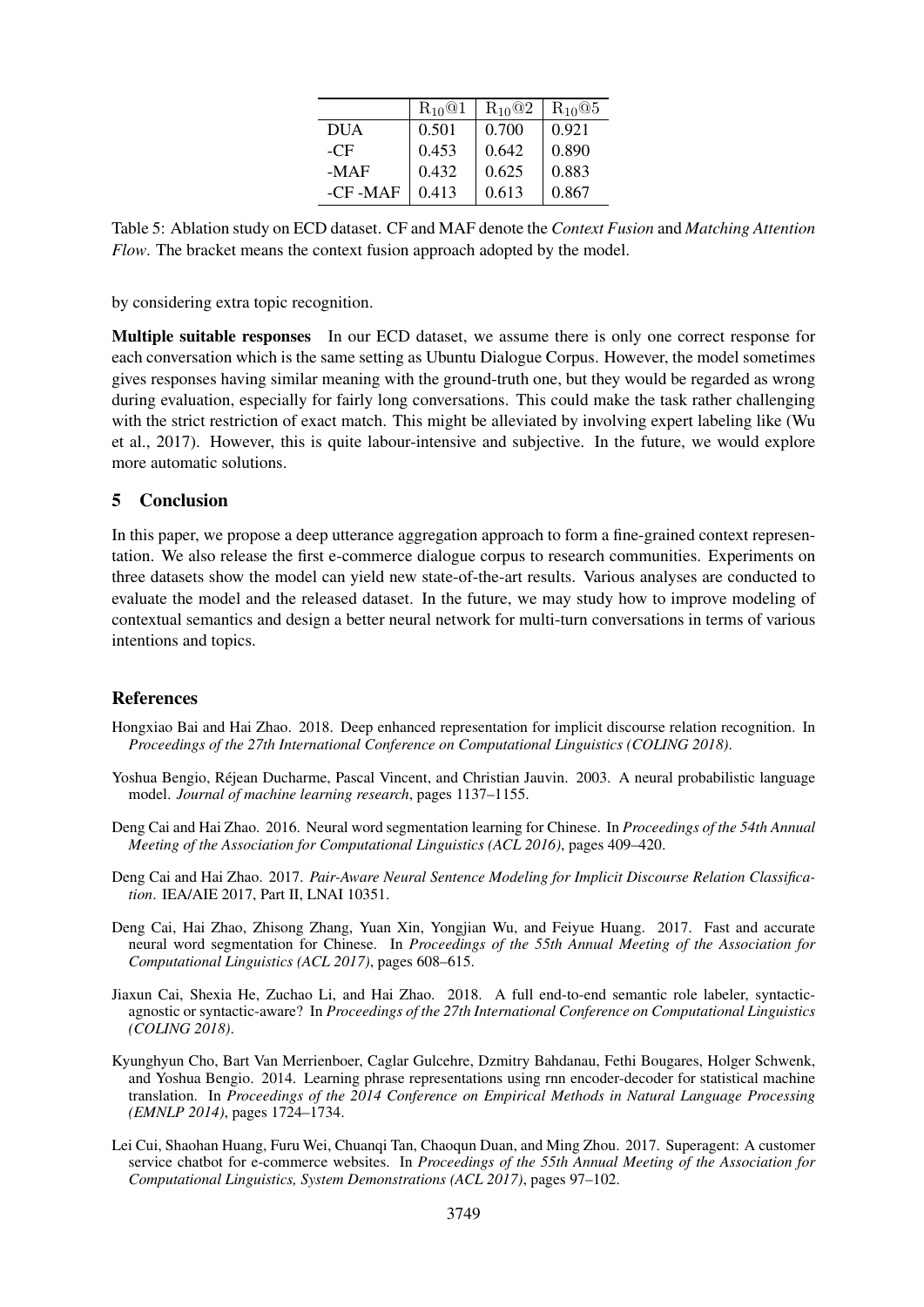- Bhuwan Dhingra, Lihong Li, Xiujun Li, Jianfeng Gao, Yun-Nung Chen, Faisal Ahmed, and Li Deng. 2017. Towards end-to-end reinforcement learning of dialogue agents for information access. In *Proceedings of the 55th Annual Meeting of the Association for Computational Linguistics (ACL 2017)*, pages 484–495.
- He He, Anusha Balakrishnan, Mihail Eric, and Percy Liang. 2017. Learning symmetric collaborative dialogue agents with dynamic knowledge graph embeddings. In *Proceedings of the 55th Annual Meeting of the Association for Computational Linguistics (ACL2017)*, pages 1766–1776.
- Shexia He, Zuchao Li, Hai Zhao, Hongxiao Bai, and Gongshen Liu. 2018. Syntax for semantic role labeling, to be, or not to be. In *Proceedings of the 56th Annual Meeting of the Association for Computational Linguistics (ACL 2018)*.
- Yafang Huang, Zuchao Li, Zhuosheng Zhang, and Hai Zhao. 2018. Moon IME: neural-based chinese pinyin aided input method with customizable association. In *Proceedings of the 56th Annual Meeting of the Association for Computational Linguistics (ACL 2018), System Demonstration*.
- Zhongye Jia and Hai Zhao. 2014. A joint graph model for Pinyin-to-Chinese conversion with typo correction. In *Proceedings of the 52th Annual Meeting of the Association for Computational Linguistics (ACL 2014)*, pages 1512–1523.
- Rudolf Kadlec, Martin Schmid, and Jan Kleindienst. 2015. Improved deep learning baselines for ubuntu corpus dialogs. *arXiv preprint arXiv:1510.03753*.
- Diederik Kingma and Jimmy Ba. 2014. Adam: A method for stochastic optimization. *arXiv preprint arXiv:1412.6980*.
- Zuchao Li, Jiaxun Cai, Shexia He, and Hai Zhao. 2018. Seq2seq dependency parsing. In *Proceedings of the 27th International Conference on Computational Linguistics (COLING 2018)*.
- Zachary C Lipton, Xiujun Li, Jianfeng Gao, Lihong Li, Faisal Ahmed, and Li Deng. 2018. Bbq-networks: Efficient exploration in deep reinforcement learning for task-oriented dialogue systems. In *Proceedings of the Thirty-Second AAAI Conference on Artificial Intelligence (AAAI-18)*.
- Ryan Lowe, Nissan Pow, Iulian Serban, and Joelle Pineau. 2015. The Ubuntu Dialogue Corpus: A large dataset for research in unstructured multi-turn dialogue systems. In *Proceedings of the SIGDIAL 2015 Conference (SIGDIAL 2015)*, pages 285–294.
- Hongyuan Mei, Mohit Bansal, and Matthew R Walter. 2017. Coherent dialogue with attention-based language models. In *Proceedings of the Thirty-First AAAI Conference on Artificial Intelligence (AAAI 2017)*, pages 3252–3259.
- Tomas Mikolov, Kai Chen, Greg Corrado, and Jeffrey Dean. 2013. Efficient estimation of word representations in vector space. *arXiv preprint arXiv:1301.3781*.
- Lianhui Qin, Zhisong Zhang, Hai Zhao, Zhiting Hu, and Eric P. Xing. 2017. Adversarial connective-exploiting networks for implicit discourse relation classification. In *Proceedings of the 55th Annual Meeting of the Association for Computational Linguistics (ACL 2017)*, pages 1006–1017.
- Minghui Qiu, Feng Lin Li, Siyu Wang, Xing Gao, Yan Chen, Weipeng Zhao, Haiqing Chen, Jun Huang, and Wei Chu. 2017. Alime chat: A sequence to sequence and rerank based chatbot engine. In *Proceedings of the 55th Annual Meeting of the Association for Computational Linguistics (ACL 2017)*, pages 498–503.
- Iulian Vlad Serban, Tim Klinger, Gerald Tesauro, Kartik Talamadupula, Bowen Zhou, Yoshua Bengio, and Aaron Courville. 2017a. Multiresolution recurrent neural networks: An application to dialogue response generation. In *Proceedings of the Thirty-First AAAI Conference on Artificial Intelligence (AAAI 2017)*, pages 3288–3295.
- Iulian Vlad Serban, Alessandro Sordoni, Ryan Lowe, Laurent Charlin, Joelle Pineau, Aaron Courville, and Yoshua Bengio. 2017b. A hierarchical latent variable encoder-decoder model for generating dialogues. In *Proceedings of the Thirty-First AAAI Conference on Artificial Intelligence (AAAI 2017)*, pages 3295–3302.
- Ming Tan, Cicero Dos Santos, Bing Xiang, and Bowen Zhou. 2015. LSTM-based deep learning models for nonfactoid answer selection. In *Proceedings of the International Conference on Learning Representations (ICLR 2016)*.
- Shengxian Wan, Yanyan Lan, Jun Xu, Jiafeng Guo, Liang Pang, and Xueqi Cheng. 2016. Match-srnn: Modeling the recursive matching structure with spatial rnn. In *Proceedings of the Twenty-Fifth International Joint Conference on Artificial Intelligence (IJCAI 2016)*, pages 2922–2928.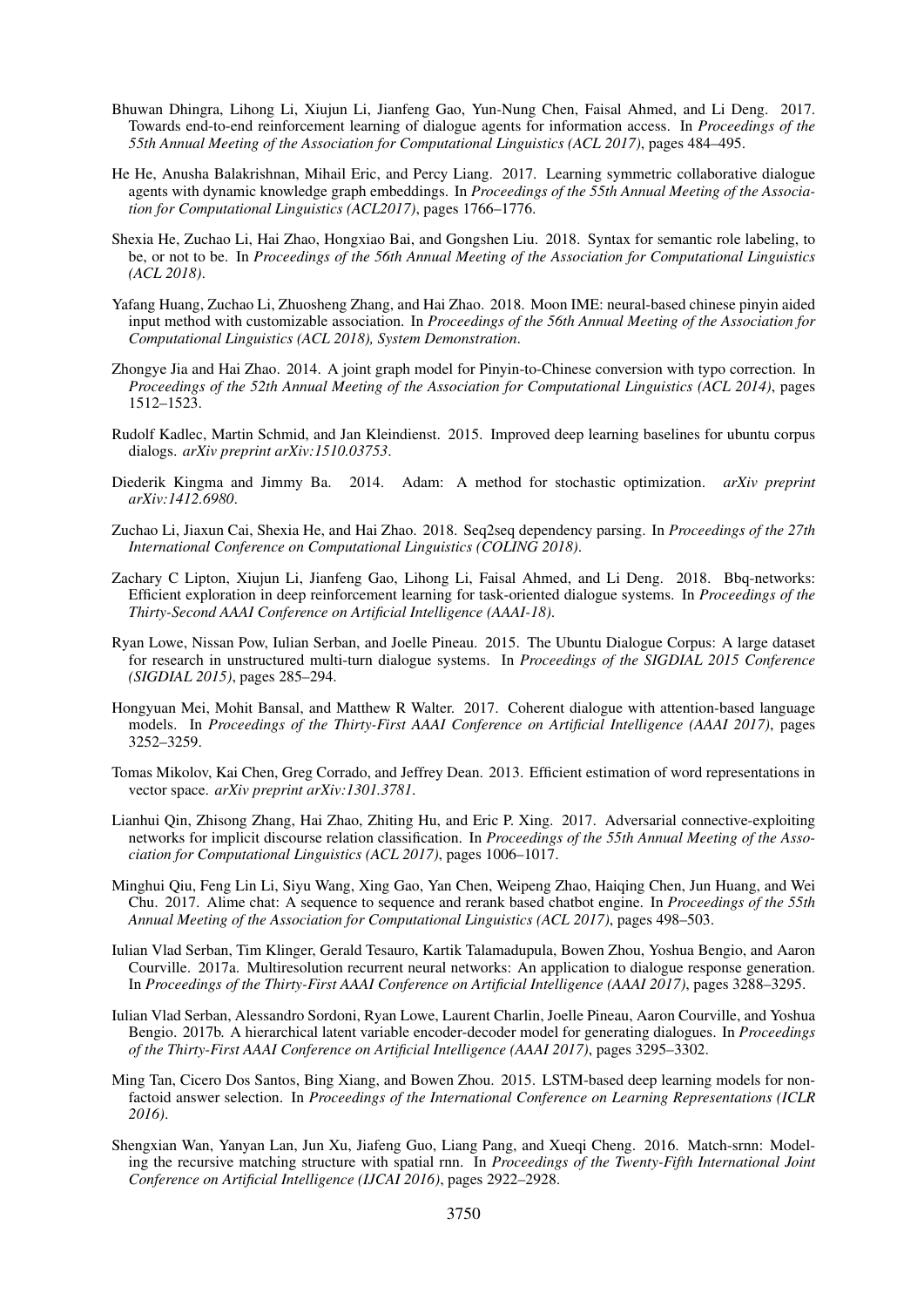- Shuohang Wang and Jing Jiang. 2015. Learning natural language inference with LSTM. In *Proceedings of NAACL-HLT 2016 (NAACL 2016)*, pages 1442–1451.
- Wenhui Wang, Nan Yang, Furu Wei, Baobao Chang, and Ming Zhou. 2017. Gated self-matching networks for reading comprehension and question answering. In *Proceedings of the 55th Annual Meeting of the Association for Computational Linguistics (ACL 2017)*, pages 189–198.
- Tsung-Hsien Wen, David Vandyke, Nikola Mrkšić, Milica Gasic, Lina M. Rojas Barahona, Pei-Hao Su, Stefan Ultes, and Steve Young. 2017. A network-based end-to-end trainable task-oriented dialogue system. In *Proceedings of the 15th Conference of the European Chapter of the Association for Computational Linguistics (EACL 2017)*, pages 438–449.
- Jason D Williams, Kavosh Asadi, and Geoffrey Zweig. 2017. Hybrid code networks: practical and efficient endto-end dialog control with supervised and reinforcement learning. In *Proceedings of the 55th Annual Meeting of the Association for Computational Linguistics (ACL 2017)*, pages 665–677.
- Yu Wu, Wei Wu, Chen Xing, Ming Zhou, and Zhoujun Li. 2017. Sequential matching network: A new architecture for multi-turn response selection in retrieval-based chatbots. In *Proceedings of the 55th Annual Meeting of the Association for Computational Linguistics (ACL 2017)*, pages 496–505.
- Yu Wu, Wei Wu, Dejian Yang, Can Xu, Zhoujun Li, and Ming Zhou. 2018. Neural response generation with dynamic vocabularies. In *Proceedings of the Thirty-Second AAAI Conference on Artificial Intelligence (AAAI 2018)*.
- Rui Yan, Yiping Song, and Hua Wu. 2016. Learning to respond with deep neural networks for retrieval-based human-computer conversation system. In *International ACM SIGIR Conference on Research and Development in Information Retrieval*, pages 55–64.
- Zhao Yan, Nan Duan, Peng Chen, Ming Zhou, Jianshe Zhou, and Zhoujun Li. 2017. Building task-oriented dialogue systems for online shopping. In *Proceedings of the Thirty-First AAAI Conference on Artificial Intelligence (AAAI 2017)*, pages 4618–4627.
- Tom Young, Erik Cambria, Iti Chaturvedi, Minlie Huang, Hao Zhou, and Subham Biswas. 2018. Augmenting endto-end dialog systems with commonsense knowledge. In *Proceedings of the Thirty-Second AAAI Conference on Artificial Intelligence (AAAI-18)*.
- Zhuosheng Zhang and Hai Zhao. 2018. One-shot learning for question-answering in gaokao history challenge. In *Proceedings of the 27th International Conference on Computational Linguistics (COLING 2018)*.
- Zhisong Zhang, Hai Zhao, and Lianhui Qin. 2016. Probabilistic graph-based dependency parsing with convolutional neural network. In *Proceedings of the 54th Annual Meeting of the Association for Computational Linguistics (ACL 2016)*, pages 1382–1392.
- Saizheng Zhang, Emily Dinan, Jack Urbanek, Arthur Szlam, Douwe Kiela, and Jason Weston. 2018a. Personalizing dialogue agents: I have a dog, do you have pets too? In *Proceedings of the 56th Annual Meeting of the Association for Computational Linguistics (ACL 2018)*.
- Zhuosheng Zhang, Yafang Huang, and Hai Zhao. 2018b. Subword-augmented embedding for cloze reading comprehension. In *Proceedings of the 27th International Conference on Computational Linguistics (COLING 2018)*.
- Zhuosheng Zhang, Jiangtong Li, Hai Zhao, and Bingjie Tang. 2018c. Sjtu-nlp at semeval-2018 task 9: Neural hypernym discovery with term embeddings. In *Proceedings of the 12th International Workshop on Semantic Evaluation (SemEval 2018), Workshop of NAACL-HLT 2018*.
- Zhuosheng Zhang, Jiangtong Li, Hai Zhao, and Bingjie Tang. 2018d. Sjtu-nlp at semeval-2018 task 9: Neural hypernym discovery with term embeddings. In *Proceedings of the 12th International Workshop on Semantic Evaluation (SemEval 2018), Workshop of NAACL-HLT 2018*.
- Hai Zhao, Chang-Ning Huang, Mu Li, and Taku Kudo. 2006. An improved Chinese word segmentation system with conditional random field. *Proceedings of the Fifth Sighan Workshop on Chinese Language Processing*, pages 162–165.
- Hai Zhao, Deng Cai, Changning Huang, and Chunyu Kit. 2017. *Chinese Word Segmentation, a decade review (2007-2017)*. China Social Sciences Press, Beijing, China, July.